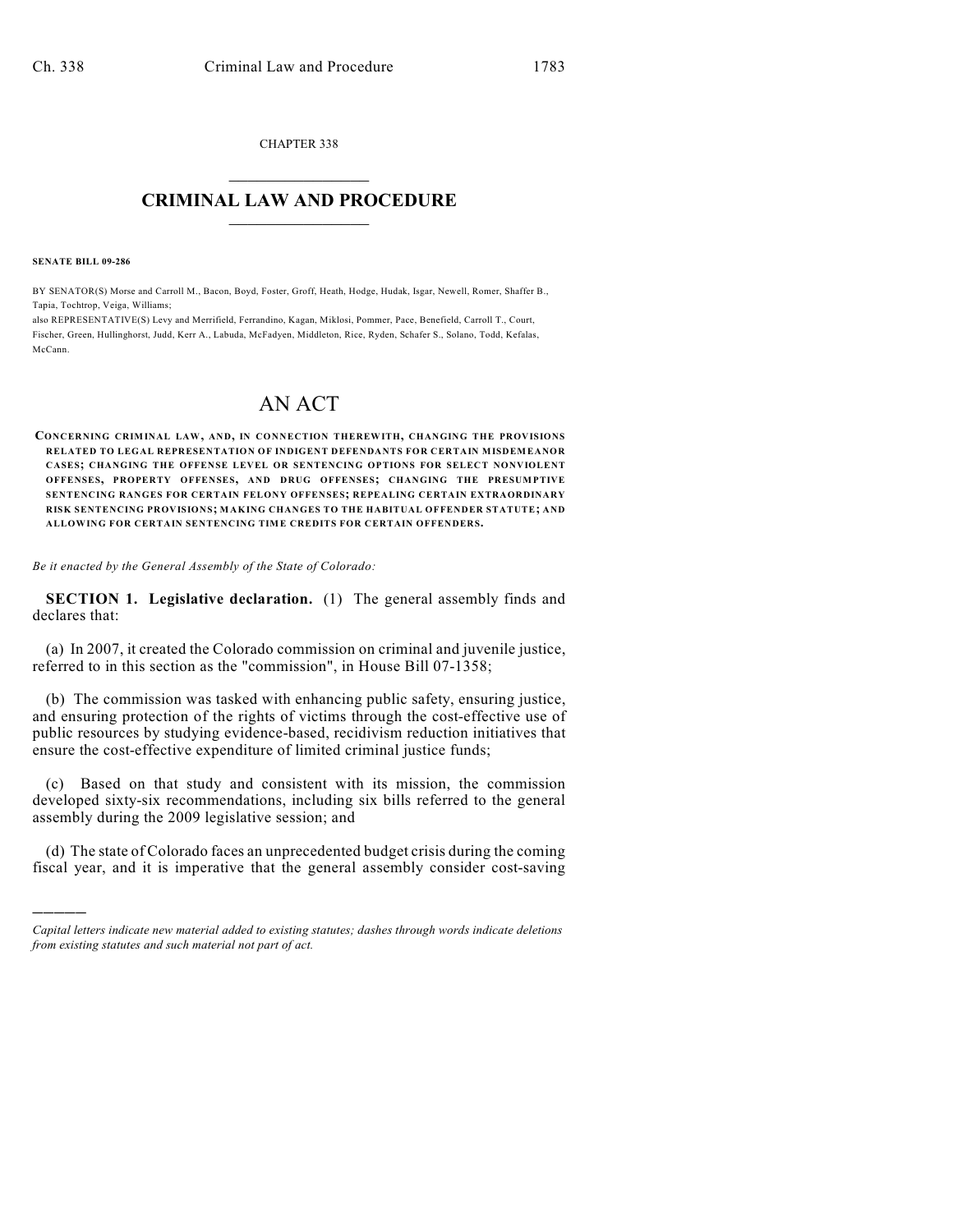measures in the criminal justice system during the second regular session of the sixty-seventh general assembly.

(2) Therefore, the general assembly determines that it is necessary to direct the commission to prioritize the study of sentencing reform while maintaining the public safety.

**SECTION 2.** 16-11.3-103, Colorado Revised Statutes, is amended BY THE ADDITION OF A NEW SUBSECTION to read:

**16-11.3-103. Duties of the commission - mission - staffing - repeal.** (2.5) (a) USING EMPIRICAL ANALYSIS AND EVIDENCE-BASED DATA, THE COMMISSION SHALL STUDY SENTENCES IN COLORADO.

(b) IN ADDITION TO ANY OTHER AREAS DEEMED APPROPRIATE BY THE COMMISSION, THE COMMISSION MAY STUDY THE FOLLOWING AREAS:

(I) A STATEWIDE DEPARTMENT OF CORRECTIONS CORRECTIONAL FACILITY MANAGEMENT PLAN AND POTENTIAL DEPARTMENT OF CORRECTIONS CORRECTIONAL FACILITY BED LIMITATION;

(II) SENTENCES RELATED TO THE OFFENSE OF DRIVING UNDER RESTRAINT DESCRIBED IN SECTION 42-2-138, C.R.S., AND WHETHER TO CHANGE THOSE SENTENCES;

(III) SENTENCES RELATED TO DRUG CRIMES DESCRIBED IN ARTICLE 18 OF TITLE 18, C.R.S., AND WHETHER TO CHANGE THOSE SENTENCES;

(IV) WHETHER PAROLE SHOULD BE INCLUDED IN THE SENTENCE OR OUTSIDE THE SENTENCE; AND

(V) ALTERNATIVES TO INCARCERATION FOR NONVIOLENT FIRST-TIME OFFENDERS; AND

(VI) THE CONSEQUENCES AND EFFICACY OF MANDATORY MINIMUM SENTENCES AND OTHER PROVISIONS THAT LIMIT JUDICIAL DISCRETION IN THE SENTENCING PROCESS.

(c) IN ADDITION, THE COMMISSION MAY STUDY THE IMPACT OF INCARCERATION ON CRIME RATES.

(d) (I) BY NOVEMBER 30, 2009, THE COMMISSION SHALL UPDATE THE GOVERNOR, THE ATTORNEY GENERAL, THE CHIEF JUSTICE OF THE SUPREME COURT, THE JUDICIARY COMMITTEES OF THE HOUSE OF REPRESENTATIVES AND SENATE, OR ANY SUCCESSOR COMMITTEES, AND THE EXECUTIVE COMMITTEE OF THE GENERAL ASSEMBLY REGARDING THE COMMISSION'S FINDINGS, RECOMMENDATIONS, AND PROPOSED PLAN FOR THE ONGOING STUDY OF SENTENCING REFORM. ADDITIONALLY, BY FEBRUARY 1, 2010, THE COMMISSION SHALL PROVIDE THE EXECUTIVE COMMITTEE OF THE GENERAL ASSEMBLY WITH RECOMMENDATIONS REGARDING WHETHER TO MODIFY ANY SENTENCES OR SENTENCE LAWS.